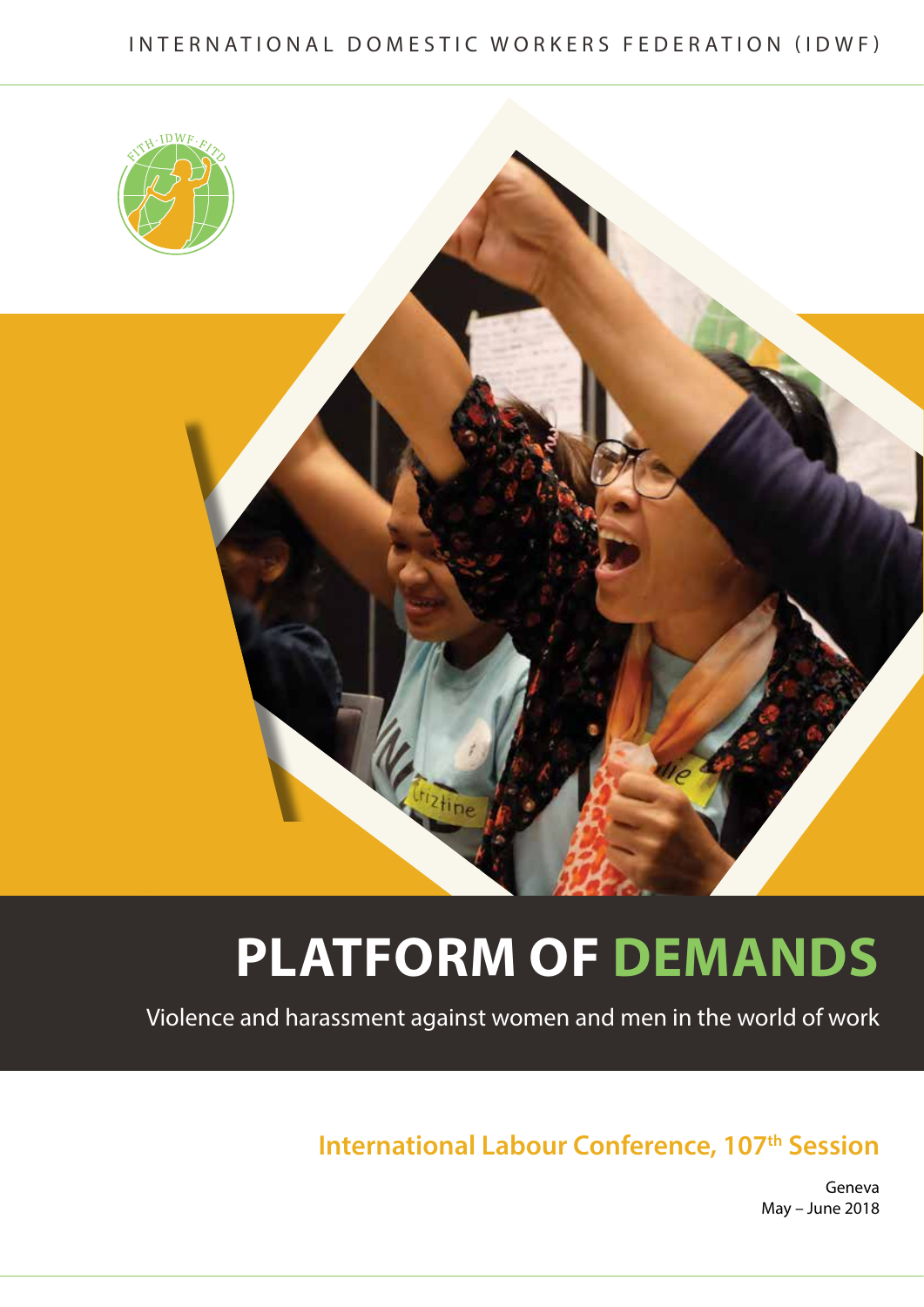## **CONTENTS**

#### Page number

| 1. |     |                                                                                            |
|----|-----|--------------------------------------------------------------------------------------------|
| 2. |     |                                                                                            |
| 3. |     | What the new ILO Standard against violence and harassment in the workplace should include3 |
|    | 3.1 |                                                                                            |
|    | 3.2 |                                                                                            |
|    | 3.3 |                                                                                            |
|    | 3.4 |                                                                                            |
|    | 3.5 |                                                                                            |
|    | 3.6 |                                                                                            |
| 4. |     |                                                                                            |
| 5. |     |                                                                                            |



International Domestic Workers Federation (IDWF) c/o CTU Training Centre 18 Shek Lei Street Kwai Chung NT Hong Kong

Email: info@idwfed.org www.idwfed.org Facebook: IDWFED

May 2018

Written by: Celia Mather Design + Layout: m&m studios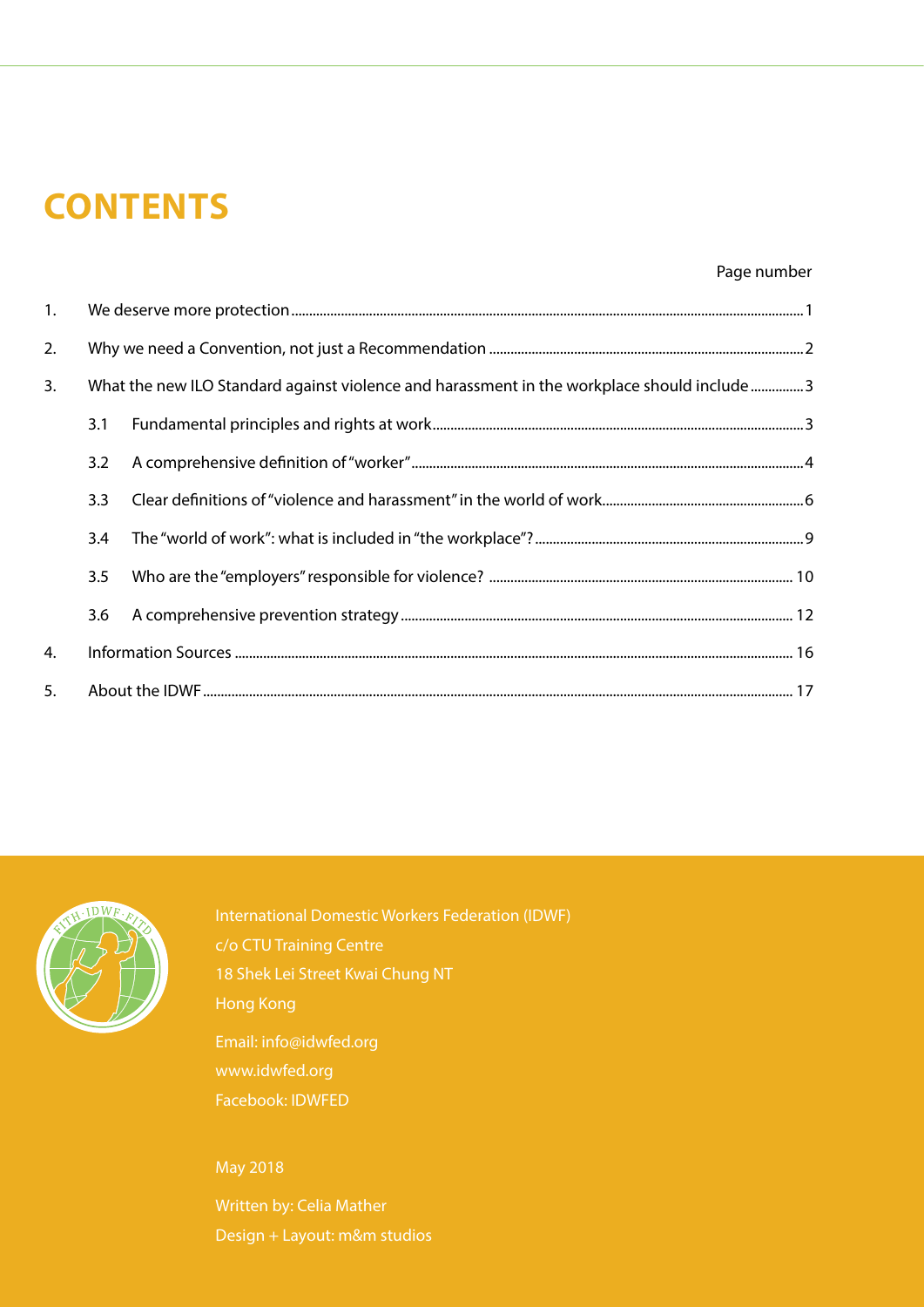

"All human beings, irrespective of race, creed or sex, have the right to pursue both their material well-being and their spiritual development in conditions of freedom and dignity, of economic security and equal opportunity".

#### **ILO Declaration of Philadelphia (1944), II a**

Domestic workers around the world deeply welcome the proposals for an ILO Standard against violence and harassment in the world of work. We welcome it not just for ourselves but for all workers, most especially those who are marginalised and therefore most at risk of abuse, intimidation and exploitation.

In 2011, the ILO passed a most significant milestone when it adopted Convention 189 and Recommendation 201 to promote decent work for domestic workers. This includes measures "to ensure that domestic workers enjoy effective protection against all forms of abuse, harassment and violence" (Article 5).

However C189, even alongside the myriad of other international Standards that exist, is not enough. Sadly, still today as throughout history, domestic workers are among the most vulnerable of all workers to violence and harassment.

Those of us who live isolated in the private households where we work often suffer genderbased violence including rape. Abuse, or just the threat of it, makes us work excessive hours, accept very low wages, and carry out dangerous tasks. Domestic work is one of the main areas of slavery in today's world. Some are incarcerated, not allowed ever to leave the homes where they are employed. There are even still cases – recently in the Gulf States, Peru, South Africa, Malaysia and Hong Kong, for example – of domestic workers being the victims of torture and murder. So this issue is something that we feel very strongly about.

We are especially happy that many governments already agree that the new ILO Standard should be a Convention supported by a Recommendation. A Convention is needed to send a strong message to the world that such abuse must end.

However, to help protect domestic workers, the proposed Standard must contain certain provisions which might otherwise be overlooked or kept weak. This includes private households as a workplace, and private employment agencies as an employer. We are very pleased to see that the ILO Report V (2) 'Ending Violence and Harassment in the World of Work', 7 March 2018, agrees to both of these.

In this document we set out why domestic workers, our workplace, and clear definitions of who we need protecting from are among the issues that must be specifically included for this new Standard to be effective and bring about significant and lasting change for the better. Only then might domestic workers and indeed other marginalised workers be optimistic that we can provide our highly valuable services in the safe and secure conditions that we deserve and are entitled to.

*"Gender-based violence has been a silent killer of many domestic workers around the world, as we are scared to speak out, afraid of losing our jobs. We welcome this opportunity once again to lift our voices to stop this abuse."*

**Myrtle Witbooi, President, IDWF**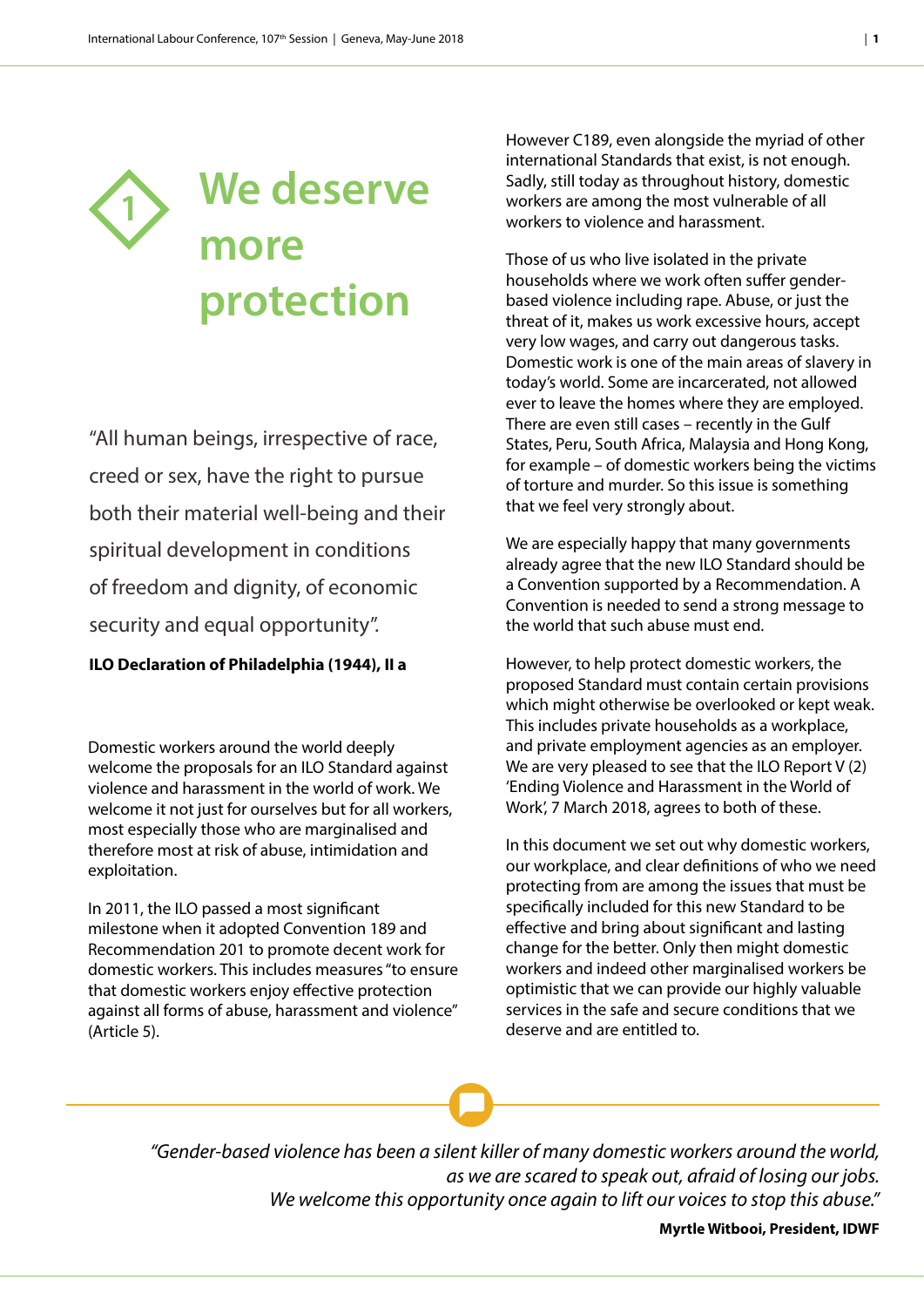

Violence and harassment in the workplace have gone on for far too long. They are of course damaging to the victims, whether physically or psychologically, but they have wider social impact too, on families and communities. They are also counterproductive to the economic contribution that workers make, whether we work in factories, farms, offices or family homes. And yet abuse, in many forms, continues to be widespread. The perpetrators are often not brought to justice.

There needs to be a clear signal to all - governments, employers and fellow workers - that abuse of whatever kind is destructive and unacceptable. A Recommendation alone will not send a strong enough message. It must be a Convention, supported by a Recommendation.

We are very pleased to learn from the ILO Report V (2) that at least 48 governments, from all continents, support the adoption of a Convention supported by a Recommendation, with a further 2 saying it should be just a Convention. We urge all other governments to agree to a Convention, supported by a Recommendation as necessary, in order to give this matter the urgent attention it requires.

Meanwhile according to the same report, there are still some employers who think that only a Recommendation is sufficient. This in our view ignores the damage that is done to their own interests when violence or harassment occurs in their workplaces, let alone fails to recognise the wider social, political and economic impacts of a violent, abusive environment.

*"... the failure of any nation to adopt humane conditions of labour is an obstacle in the way of other nations which desire to improve the conditions in their own countries."*

#### **Preamble to the ILO Constitution**

*"Preventing violence and harassment in the world of work is inextricably linked to ending discrimination, promoting equality and extending economic security."*

**Self-Employed Women's Association (SEWA), India** 

*"... workplace violence affected workers' self-esteem and led to absenteeism, psychological trauma and depression for workers and their families."* 

**Observer Expert for the Government of Nepal at the ILO Meeting of Experts, October 2016**

*"A Convention is justified given the power imbalance between employers and employees."*

**Zimbabwe Domestic and Allied Workers Union (ZDAWU)**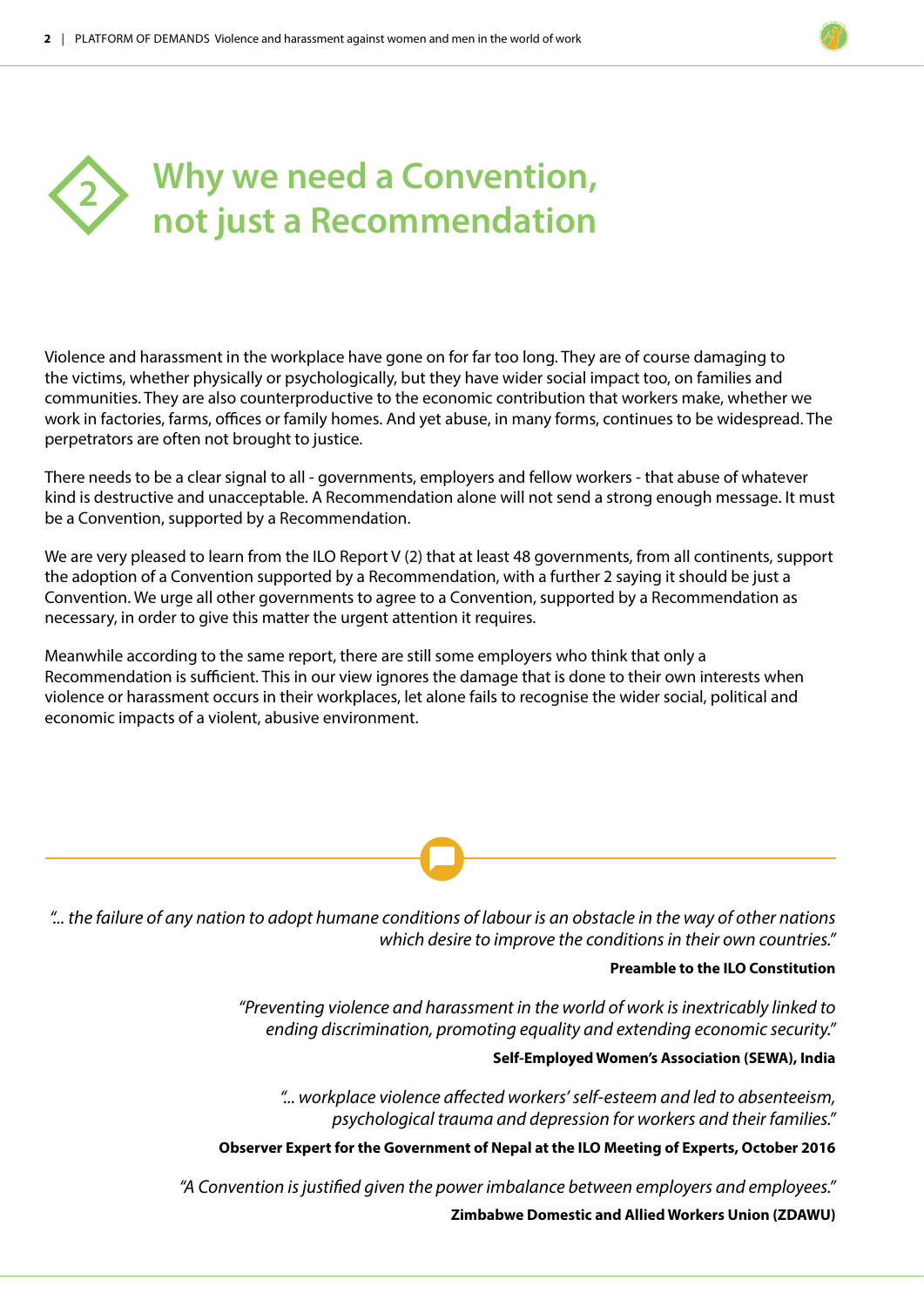### **What the new ILO Standard against violence and harassment in the workplace should include 3**

There are a number of existing United Nations and ILO Declarations and Conventions which in some way confirm our right to be free from violence and harassment, whether as workers, migrants, children, women, and so on.

However, as the tripartite Meeting of Experts concluded:

*"... these instruments do not define violence and harassment, do not provide guidance on how to address its various manifestations and do not cover all workers. They also lack an integrated approach that is essential to addressing violence and harassment in the world of work effectively."*

**ILO Meeting of Experts on Violence against Women and Men in the World of Work, October 2016, Appendix, point 33**

Here below, we set out what we believe the new ILO Statute should contain in order to develop that integrated approach and help protect the workers who are most vulnerable - including the 67 million across the world who are domestic workers, according to latest ILO figures.

### **3.1 Fundamental principles and rights at work**

*"Violence and harassment in the world of work is a human rights violation and a threat to the dignity, health and security of individuals. It strikes at the heart of the efforts of the ILO to promote the right of all human beings to pursue both their material well-being and their spiritual development in conditions of freedom and dignity, of economic security and equal opportunity. It is unacceptable and incompatible with decent work."* 

**ILO Report V (2) on 'Ending Violence and Harassment in the World of Work' (2018)**

The proposed Standard should reiterate that violence and harassment in the workplace is a violation of our fundamental human rights, as set out in many ILO Conventions and United Nations Declarations. This should be set out clearly in a Convention, rather than just a Recommendation.

*"We are being forced to work more and harder every day, both mentally and physically."*  **Domestic worker, member of the National Domestic Women Workers Union (NDWWU), Bangladesh**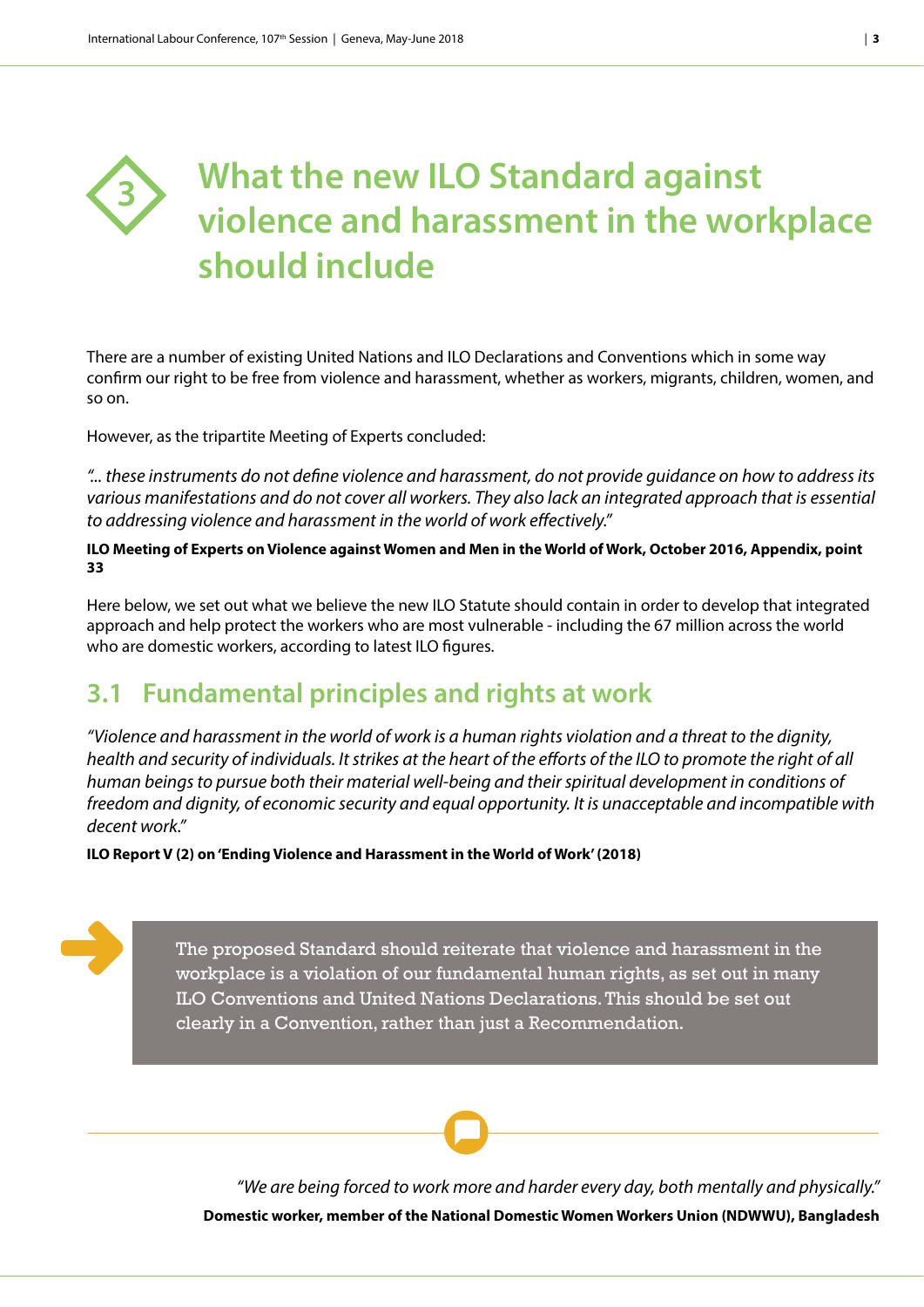### **3.2 A comprehensive definition of "worker"**

A comprehensive definition is needed so as to protect as wide a range of workers as possible. Those who are marginalised are most vulnerable to violence and harassment, and so should be specifically mentioned including, for example, refugees and asylum-seekers.

Domestic workers are particularly vulnerable to harassment and violence in the workplace because:

- <sup>l</sup> Working in individual households, we are usually isolated.
- <sup>l</sup> Many of us are migrants from rural areas within our own countries, or across borders, living and working in distant countries, making us far from our own families and communities.
- **e** Restrictive and discriminatory immigration rules often limit migrant domestic workers' rights and freedom of movement. If we flee abuse, we can often become 'undocumented', making us extremely vulnerable. Domestic workers employed by diplomats face a particularly high risk of abuse as those employers enjoy immunity.
- **ID** We are mostly women and so subject to all-too-common gender-based violence.
- $\bullet$  We are often from communities that are the subject of on-going racial/ethnic, class, caste and/ or religious discrimination.
- Historically we have been seen as mere 'helpers': our contribution to economic and social life under-valued or even utterly ignored; this means that, in many countries, the private home is not yet accepted as a 'workplace', we are still not covered by labour laws, occupational health and safety regulations, etc., and private households are not inspected, allowing abusive employers to go unpunished; nor do we have access to reporting/complaint mechanisms.

Often, these forms of discrimination intersect, and domestic workers become all-too-easy targets for employers to abuse, and get away with it.

Our vulnerability to violence, abuse and harassment was highlighted during the discussions leading up to the adoption of the Domestic Workers Convention C189 (2011). As a result, special clauses were included:

#### **"Each Member shall take measures to ensure that domestic workers enjoy effective protection against all forms of abuse, harassment and violence."**

#### **C189, Article 5**

#### **"Every domestic worker has the right to a safe and healthy working environment."**

#### **C189, Article 13**

These are followed up in the Domestic Workers Recommendation, 2011 (No. 201). Paragraph 7 recommends mechanisms to protect domestic workers from abuse, harassment and violence, such as creating accessible complaint mechanisms, ensuring that all complaints are appropriately investigated and prosecuted, and establishing programmes for the relocation and rehabilitation of domestic workers subjected to abuse, harassment and violence.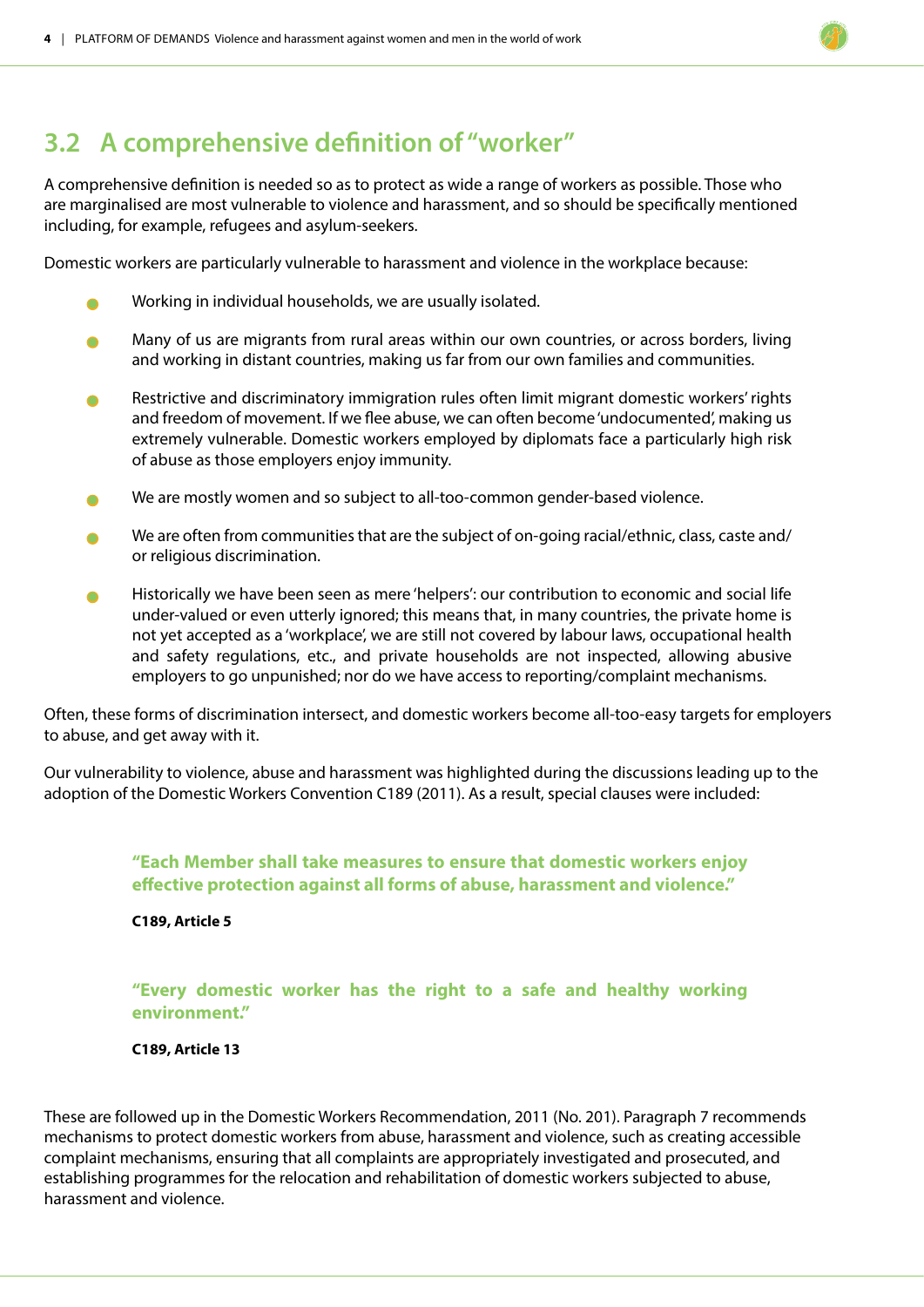C189 And R201 have led to more awareness, and more governments are taking action. However, ongoing abuse and violence against domestic workers means that C189 and R201 are not sufficient, not even when all the other international Conventions and Declarations are also taken into account. We, like other workers, need a Standard which pushes more governments, employers, and trade unions to be more proactive in combating violence and harassment.

With the adoption of the C189, domestic workers finally became recognised as workers, with the basic rights of all other workers. Therefore we will implicitly be included in the proposed Standard. However, because of our on-going marginalisation in many countries and therefore extreme vulnerability, we believe domestic workers should be specifically mentioned in the proposed Standard. Domestic workers need to be specifically mentioned and included in the definition of 'workers' in the proposed Standard.

Other marginalised and highly vulnerable groups such as informal workers generally, refugees and asylum-seekers also need special attention in the proposed Standard.

*"Preventing violence and harassment in the world of work is inextricably linked to ending discrimination, promoting equality and extending economic security. Where grounds of discrimination intersect, such as gender and race or disability, the risk of violence and harassment is exacerbated."*

**National Domestic Women Workers Union (NDWWU), Bangladesh**

*"When my employer got a new boyfriend, he called me degrading names such as 'Black Bitch', 'Kaffir' and 'Thief', and he spat in my face. In 2008, he insulted me but just had to pay a fine of 500 Rands and say 'sorry'.* 

*In 2013, I took it further as he was also insulting our President Mandela and saying we are stupid and we stole the land of the white people. When I made the case against him, they asked me, 'Why now?' I said, 'I would like justice to prevail. I want other domestic workers to speak out, not to suffer in silence. In 1994 we gained our freedom: we are free and should be respected'.*

*It took two years to get justice but, with the help of my union SADSAWU and a very committed lawyer, I won my case. My employer's boyfriend went to jail for two years and I won an award of 50,000 Rands at the Equality Court. Although I have not yet received this money, I am satisfied that I have shown how strong we are as domestic workers. Today I am working in the union and each day I teach and educate domestic workers on their rights as workers. We also focus on using drama to educate on abuse."*

**Gloria Kente, South African Domestic and Allied Workers Union (SADSAWU)**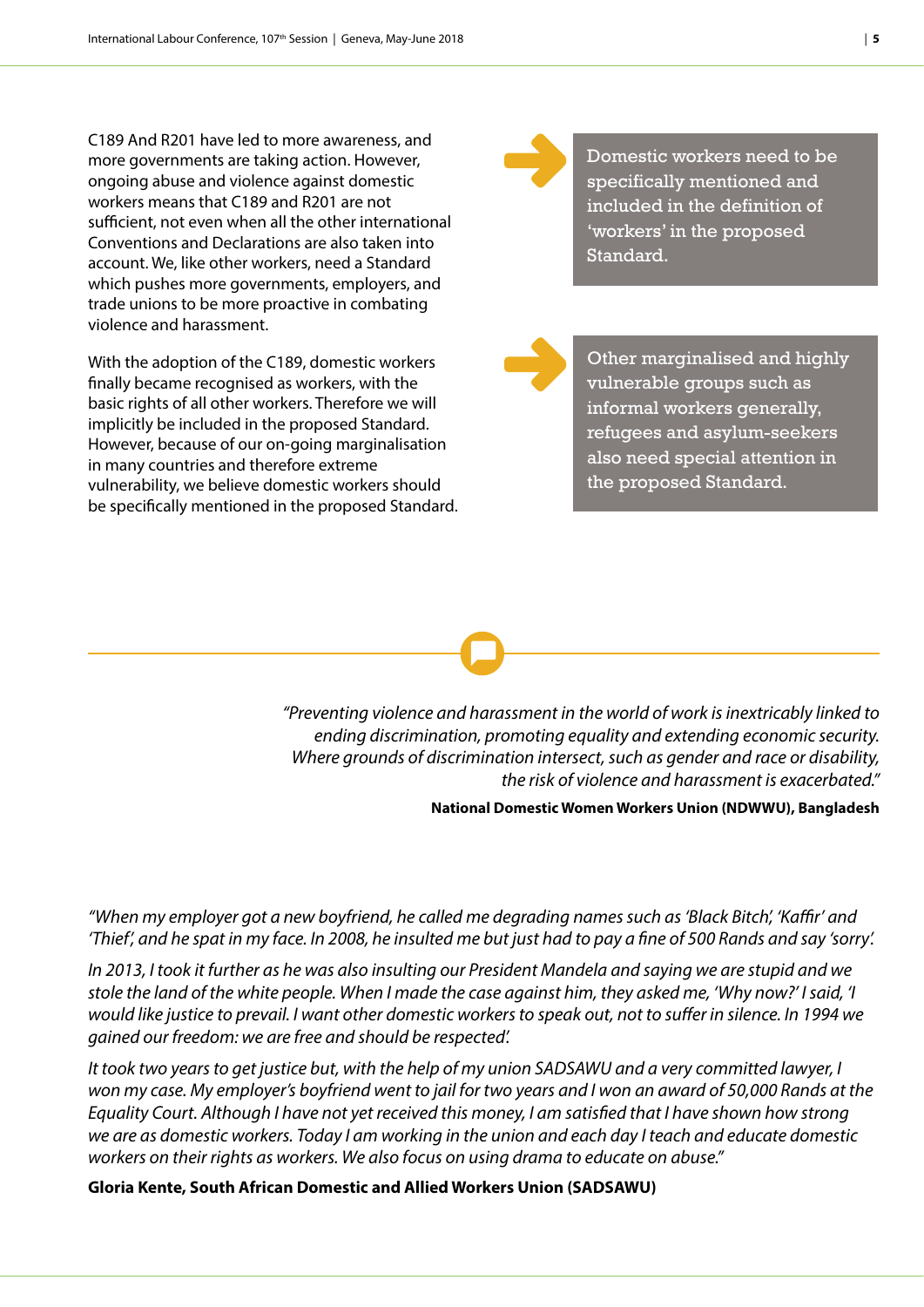### **3.3 Clear definitions of "violence and harassment" in the world of work**

Violence and harassment in the workplace take many forms, and are not yet clearly defined in ILO Standards. The ILO Meeting of Experts in October 2016 concluded that there is a need to provide a common understanding of what violence and harassment encompasses, as well as what is needed to address it.

#### **Gender-based violence**

We know that gender-based violence and harassment is rife around the world, including in the workplace. With the vast majority of domestic workers being women, this is a frequent issue which our organisations have to deal with: providing support and sanctuary for individual workers, asking for police/legal intervention, lobbying policy-makers, and so on. However, all too often the issue is ignored by governments, employers and even some trade unionists where gender discrimination is seen as 'normal' or 'part of our culture'.



There must be specific and strong reference in the Convention against gender-based harassment and violence.

> *"... whether gender-based violence takes place within, or outside, the workplace, it is a world of work issue".*

**ILO Report V (1), 'Ending Violence and Harassment in the World of Work', 2017, (page 45)**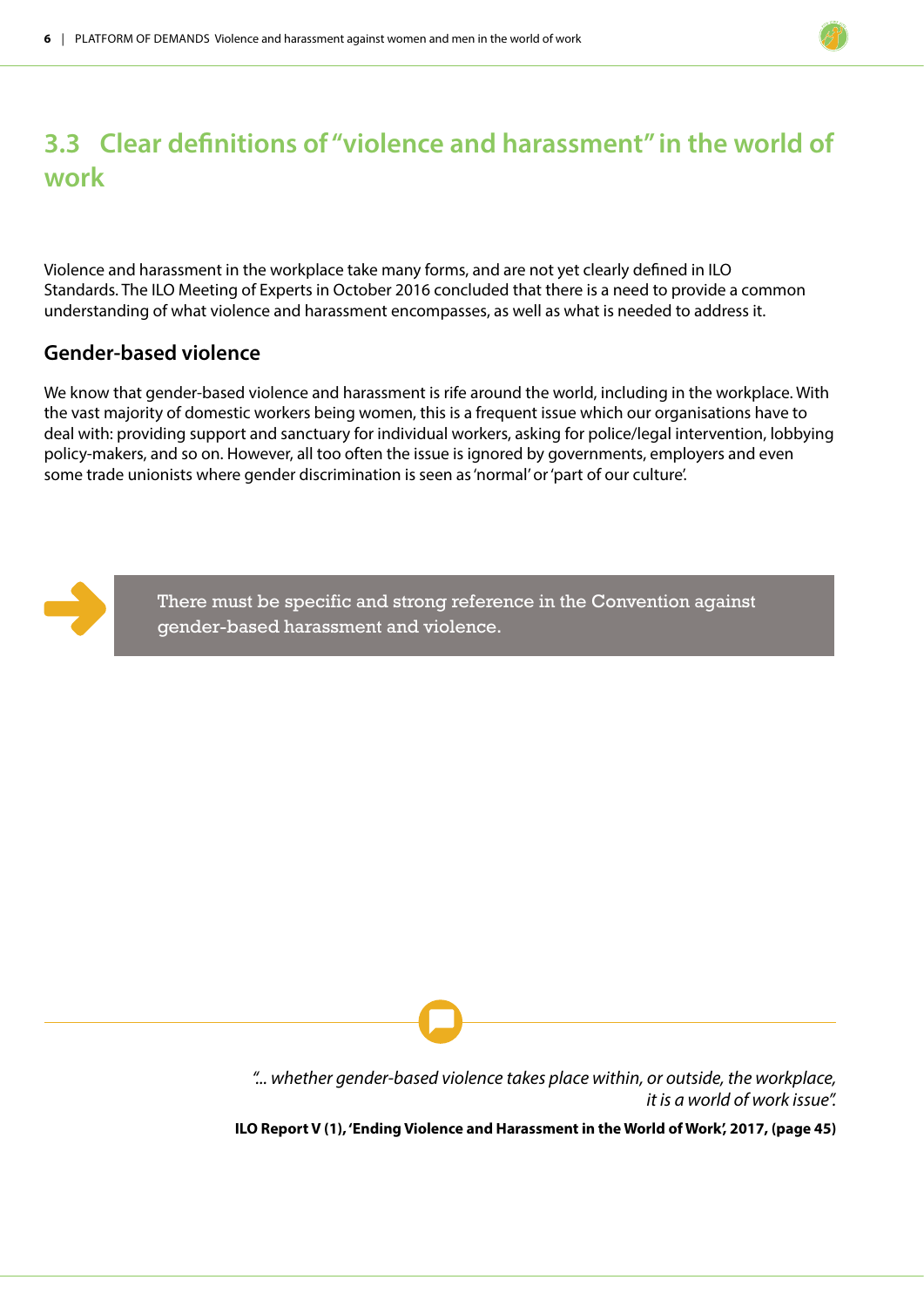### **The many forms of violence and harassment in the world of work,** whether against

women or men workers:

- **Physical**: This can range from slaps, punches and beating, to burning, scarring, and even attempted and actual murder. It can include sexual violence such as groping and rape. Working in isolation in the private homes of others, domestic workers are particularly vulnerable to such extreme forms of violence.
- Psychological: Intimidation, bullying, stalking, threats of violence and other verbal abuse, even as far as death threats, are all forms of psychological violence. So too are threats of instant dismissal: domestic workers are often told they are 'easy to replace'. Some live-in domestic workers have to endure a lack of privacy, for example not even being allowed to close the door of their room, another form of severe intimidation. Others are not allowed to use their phones, or leave the house unless accompanied.

It is very common that migrant domestic workers have their passports and work permits withheld by their employers. This means that, if they leave a household where they are being abused, they automatically become undocumented and therefore highly vulnerable on the streets. In many countries, domestic workers and supporters have had to set up special rescue operations, including safe houses for migrant domestic workers who have fled abuse but have nowhere else to go.

*The Overseas Domestic Worker Visa system in the UK ties the domestic worker to one specific employer. This means that a migrant domestic worker who flees violence or abuse has no right to work elsewhere and risks immediate deportation. This is similar to the 'kafala' (sponsorship) system for all migrant workers in the Arab States.*

*Domestic workers employed by diplomatic households in third countries are also in a situation of high risk. Diplomats tend to enjoy legal immunity in the country to which they are posted, meaning that their domestic workers have no resort to legal action against an abusive employer. There are many cases of diplomatic households withholding the passport/ visa of their domestic worker.*

Such situations are strong contributors to modern-day slavery.

- **Economic/financial:** In a survey of our affiliates in the Asia-Pacific Region, the IDWF found that economic and financial harassment ranked very high among the list of abuses that domestic workers face. Some employers withhold wages so as to keep the domestic worker under their control. Labour agents charging excessive fees for finding a job can put workers into such debt that they are in bonded labour until they can pay the debt off.
- **Cultural**: Domestic workers report that some employers do not allow them to eat food according to their culture, forcing them to choose: eat food which is inappropriate, or go hungry.

The proposed Standard must include legal prohibition of all forms of violence and harassment, and have a very broad, encompassing definition of what is meant by 'violence and harassment'.



While broadly setting out the types of violence and harassment that exist and must be legally addressed, the proposed Standard should have flexible enough wording to include new forms of abuse that might occur, for example through developments in social media.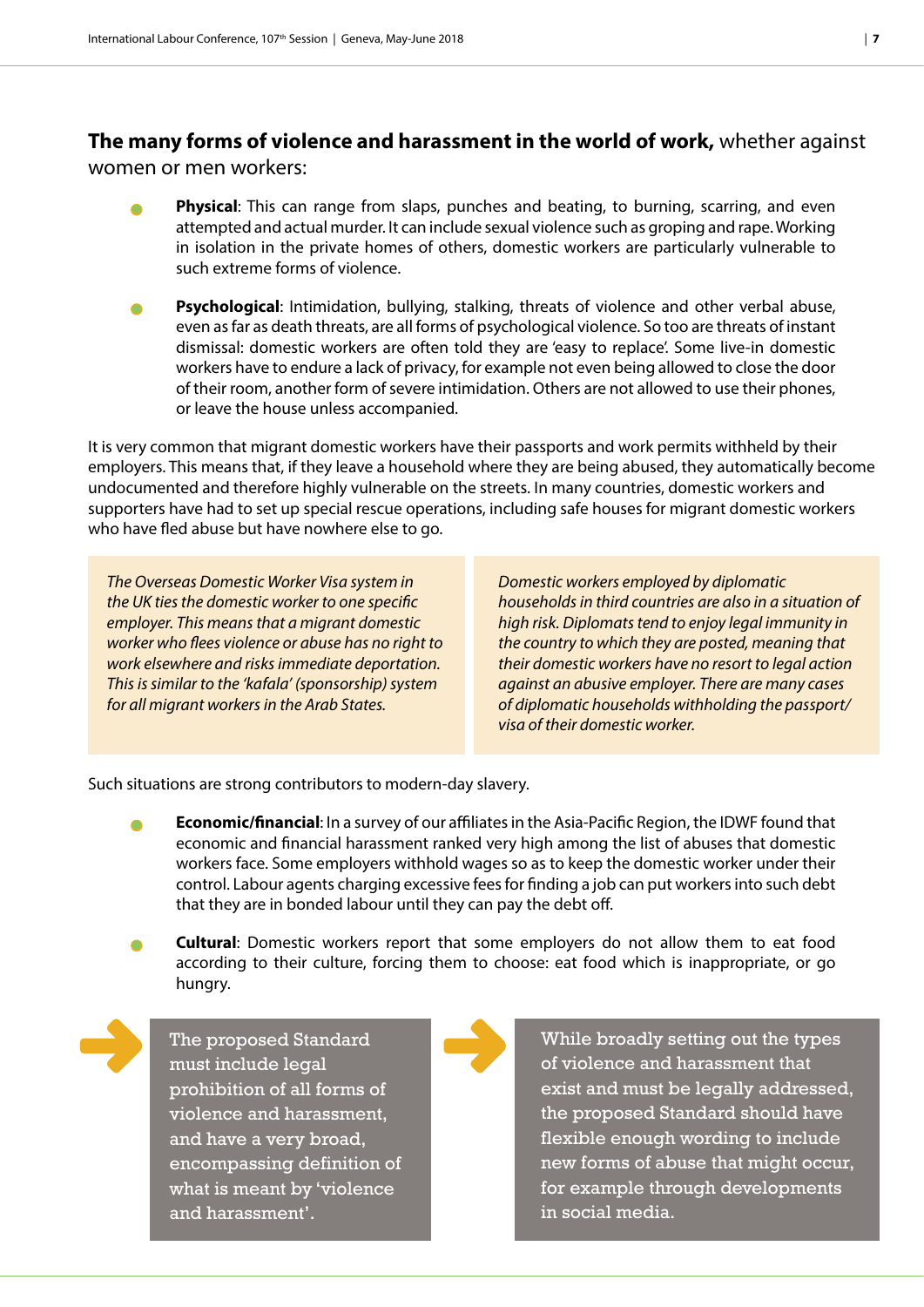#### **Domestic violence**

#### *"Domestic violence and other forms of violence and harassment are relevant to the world of work when they impact the workplace."*

**ILO Final Report: Meeting of Experts on Violence against Women and Men in the World of Work, October 2016, Appendix 1, paragraph 6**

*A study in Canada of over 8,400 workers showed that one in three had experienced domestic violence, and over 80% of those affected had said it impacted on their work.* 

#### **Ibid, (page 16)**

Domestic violence is sadly rampant worldwide, and has far wider impacts than just the home where it takes place. Domestic workers are particularly aware of this - because domestic work is very often what victims of domestic violence turn to for a means of livelihood.

Employers are not responsible for domestic violence that takes place in the homes of their workers. However, as an Expert from the Government of South Africa said at the ILO Meeting of Experts in October 2016, employers do need to recognise the detrimental effect and cost implications of it to their own operations.

For many workers who have suffered domestic abuse at home, our workplace can be the only safe space for us, somewhere where we might receive psychological, social and/or legal support, or be granted sick leave, for example. A growing number of governments are now requiring employers to protect employee victims, and/or supporting employers to do so. These are all reasons why domestic violence should be included in discussions about the impact of violence on the workplace, and why all social partners should play a part in combating it.

Meanwhile, however, some workers suffer abuse both in our own homes and also in our workplace. Domestic workers in particular know this to be the case. Or, even where our employer is not abusive, the worker's highly 'subordinate' position can make it very difficult/impossible for us to raise the issue and seek support.

These are all reasons why the impact of domestic violence on the workplace should be included in discussions on the proposed Standard, and why all social partners should be active in combating it.

Public awareness-raising programmes and proactive measures by governments, employers and trade unions are extremely important to build a society which is free from domestic violence. In Section 3.6, we set out the steps which can be taken.

*"We have many domestic workers telling us that they suffer abuse in their own homes, as well as at their employer's. This affects their work, and we need the new Convention to address this too."*

**Myrtle Witbooi, General Secretary, South African Domestic Service and Allied Workers Union (SADSAWU) and President of the IDWF**



The impact of domestic violence on the workplace should be included in the proposed Standard because of its negative impact on the world of work.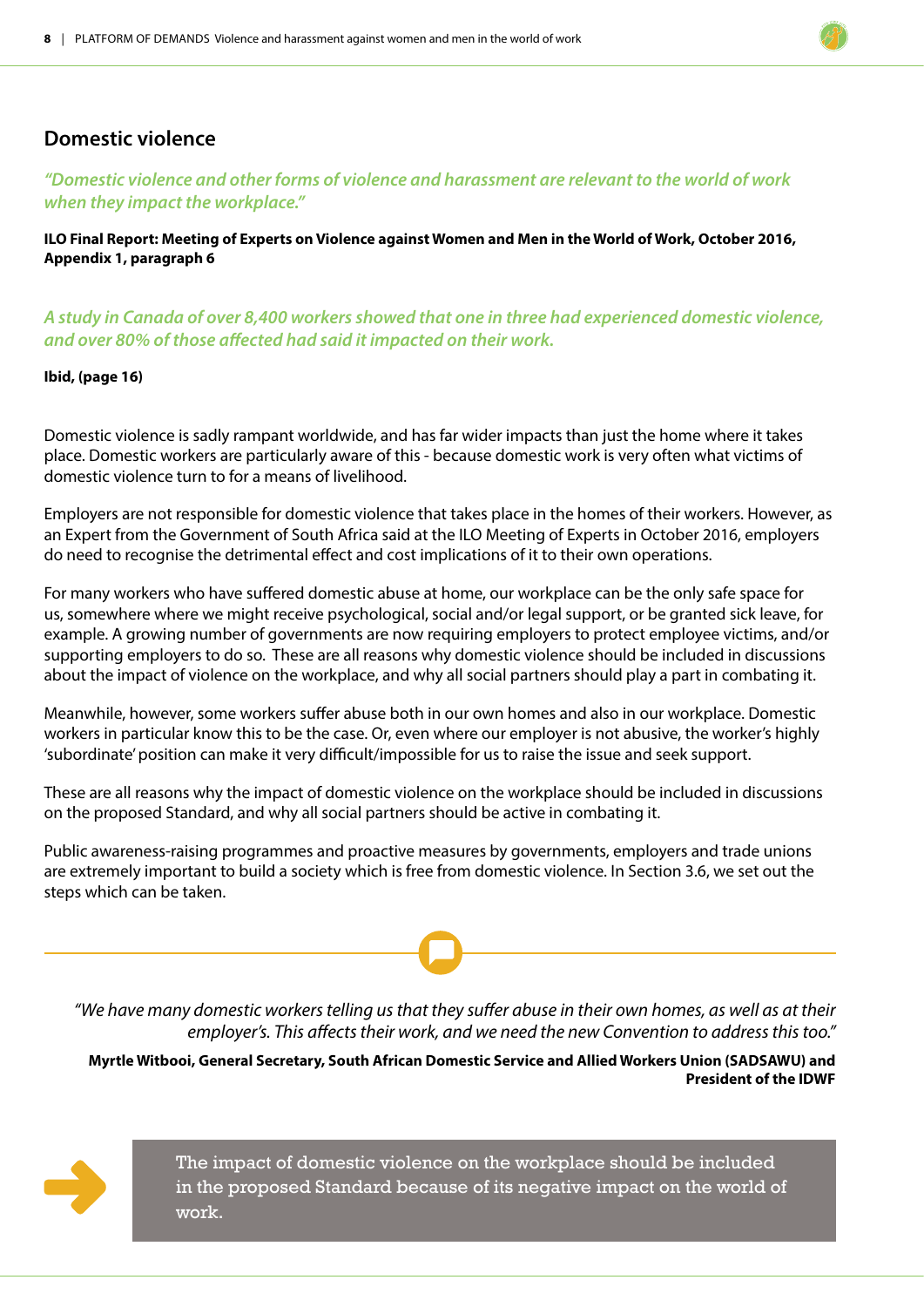### **3.4 The "world of work": what is included in "the workplace"?**

*"The world of work is considered to cover not only the traditional physical workplace, but also commuting to and from work, work-related social events, public spaces including for informal workers such as street vendors, and the home, in particular for homeworkers, domestic workers and teleworkers."* 

#### **Conclusions of the ILO Meeting of Experts on Violence against Women and Men in the World of Work, October 2016**

It is now widely recognised that work takes place not only in what have been thought of as 'typical' workplaces such as factories, offices, farms, and so on, but also in 'atypical' ones.

For domestic workers, our workplace – where many of us suffer violence and harassment – is the private household, as is recognised by the ILO Experts above, as well as in C189. We are pleased to see that inclusion of the private home as a workplace is recommended in the ILO Report V (2) (page 47).



The private home must specifically be included as a 'workplace' in the proposed Standard.

Many domestic workers do not only work in our employer's homes but also live there. All workers should be free from abuse not only when actually working but also when resting.



The proposed Standard should include workers' right to be free from violence and harassment not only when working but also when resting while at the workplace.

IDWF members would also like to see public spaces included, as domestic workers can be and are abused while working in areas other than inside our employer's home. It can, for example, be while accompanying the family on a trip somewhere, or while travelling under the control of an employment agency. Other workers can suffer abuse when commuting.



The proposed Standard should also recognise public spaces within the definition of the 'workplace'.

Migrant workers are often temporarily housed by employment agencies, and violence and abuse is often used in such spaces as a means of control or punishment, for example if an abused domestic worker leaves a household where she was placed. Therefore, boarding houses and apartments run by employment agencies must be included in the definition of 'workplace'.



The proposed Standard should include temporary accommodation run by employment agencies for migrant workers within the definition of the 'workplace'.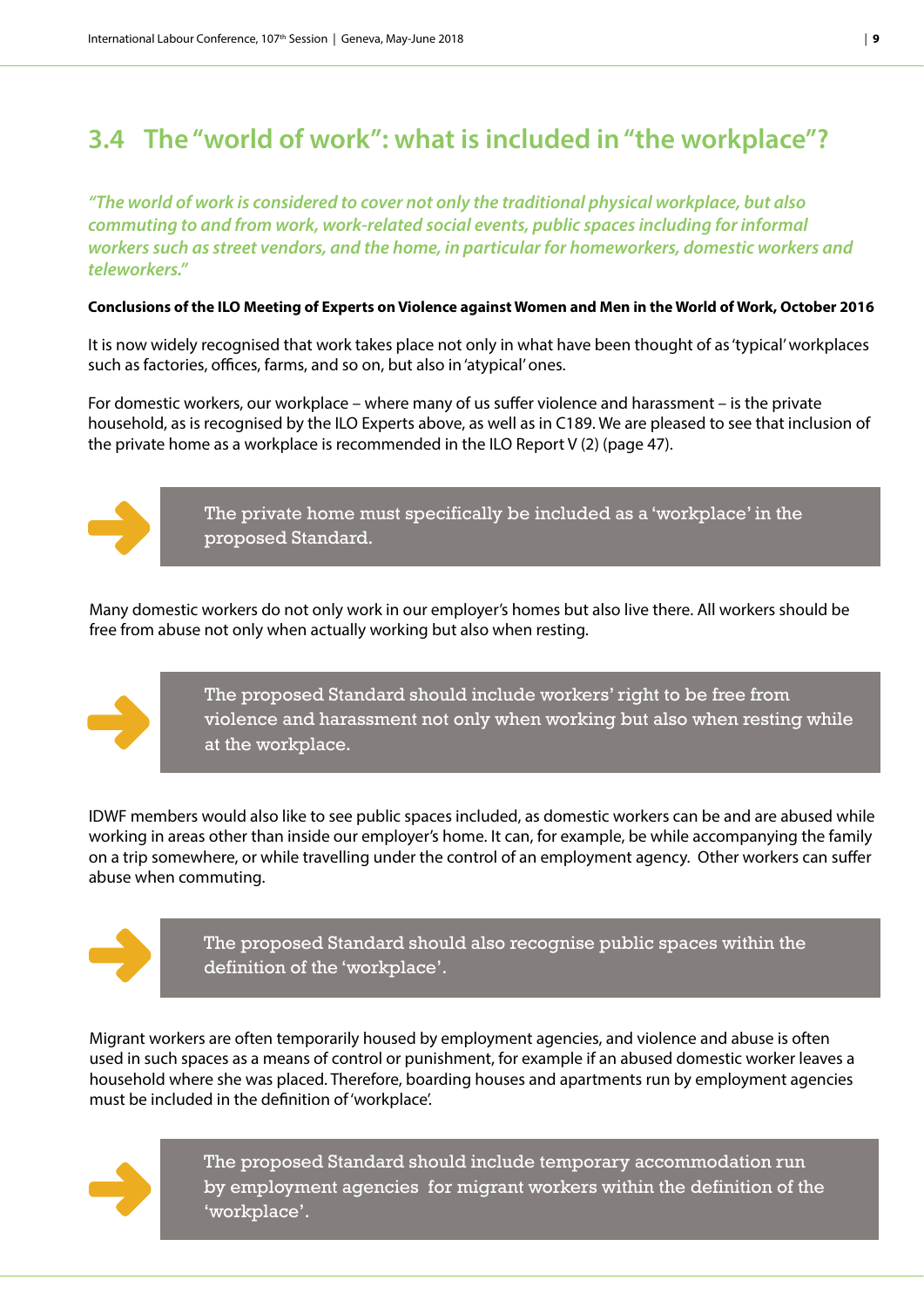### **3.5 Who are the "employers" responsible for violence?**

In domestic work, the perpetrators of violence harassment and intimidation are often the direct employers: the head of the household where we work, whether male or female.



However, it is not only they who abuse domestic workers. It can, for example, also be a relative of the employer – a husband or wife, or another family member – or a friend, or even another domestic worker in the household.



The proposed Standard must ensure that domestic workers are protected from violence and harassment no matter who the perpetrator is, including family members and friends of the employer, or other domestic workers in the household. The employer should be made responsible for ensuring the security and safety of the worker.

Meanwhile, many domestic workers are employed via intermediaries. Some are private employment agencies which, while officially legitimate, can harass the domestic workers they place, for example through the fees they charge, paying below minimum wages, or threats of not finding a placement. There are also rogue labour agents/brokers whose excessive fees to provide a job can, for example, subject the worker to bonded labour. Migrant workers, including of course the millions of migrant women domestic workers in today's world, are particularly at risk of violence and harassment. Domestic workers are among those most subjected to trafficking and smuggling across borders by criminal gangs posing as labour agents.

Such abuse is recognised by and included in C189, for example requiring governments to:

- *"(b) ensure that adequate machinery and procedures exist for the investigation of complaints, alleged abuses and fraudulent practices concerning the activities of private employment agencies in relation to domestic workers;*
- *(c) adopt all necessary and appropriate measures... to provide adequate protection for and prevent abuses of domestic workers recruited or placed in its territory by private employment agencies. These shall include laws or regulations that specify the respective obligations of the private employment agency and the household towards the domestic worker and provide for penalties, including prohibition of those private employment agencies that engage in fraudulent practices and abuses..."*

**C189, Article 15**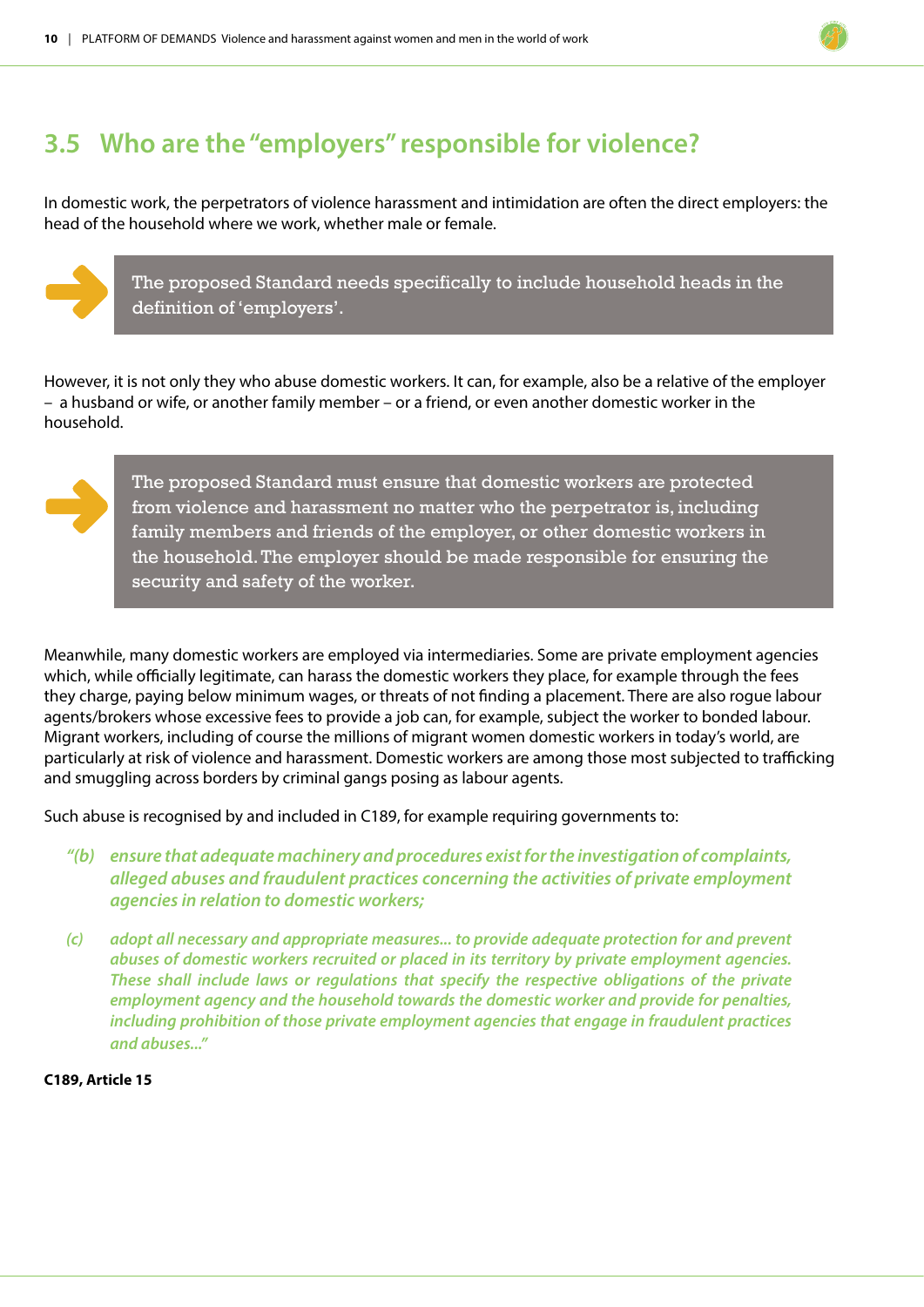Also, ILO Convention Private Employment Agencies C181 (1997) applies to all private employment agencies and "all workers", and specifically places duties on each government to prevent the abuse of migrant workers recruited or placed in its territory, with laws and penalties against abusive agencies (Article 8). More recently, this has been followed up by, for example, the General Principles and Operational Guidelines for Fair Recruitment adopted by the ILO Meeting of Experts on Fair Recruitment, September 2016.

Therefore, it is consistent as well as imperative to include private employment agencies in the proposed ILO Standard.

We are very pleased that the ILO Report V (2) (page 29) proposes that the definition of 'employer' should be "*any person or entity that engages workers either directly or indirectly*".



The proposed Standard should clearly include third parties and intermediaries such as private employment agencies and labour brokers as potential perpetrators of violence and harassment.

*"My employers in Tripoli didn't follow the contract, and so I told them that I wanted to quit.* 

*They took me to an agency in Zarif. At the agency they asked me 'Why are you here?', and started hitting me... I stayed at the agency for 3 weeks... They didn't give me food, just one 'manousheh' (bread).* 

*It was like a prison. I didn't even know what time it was... They hit me again and again, and told me that I will go back to my employer and do whatever they tell me to do."*

**Domestic worker from Madagascar, working in Lebanon**

*"Our research clearly demonstrates that significant numbers of agencies are systematically charging Filipino migrant domestic workers fees well in excess of the legal maximum.* 

*Yet despite this, very few are ever charged and prosecuted in the Philippines or Hong Kong."* 

**Shiella Estrada, Chair, Progressive Labour Union of Domestic Workers - Hong Kong (PLUDW-HK)**

**Report and film 'Between a Rock and a Hard Place', 2016**

http://idwfed.org/en/resources/between-a-rock-and-a-hard-place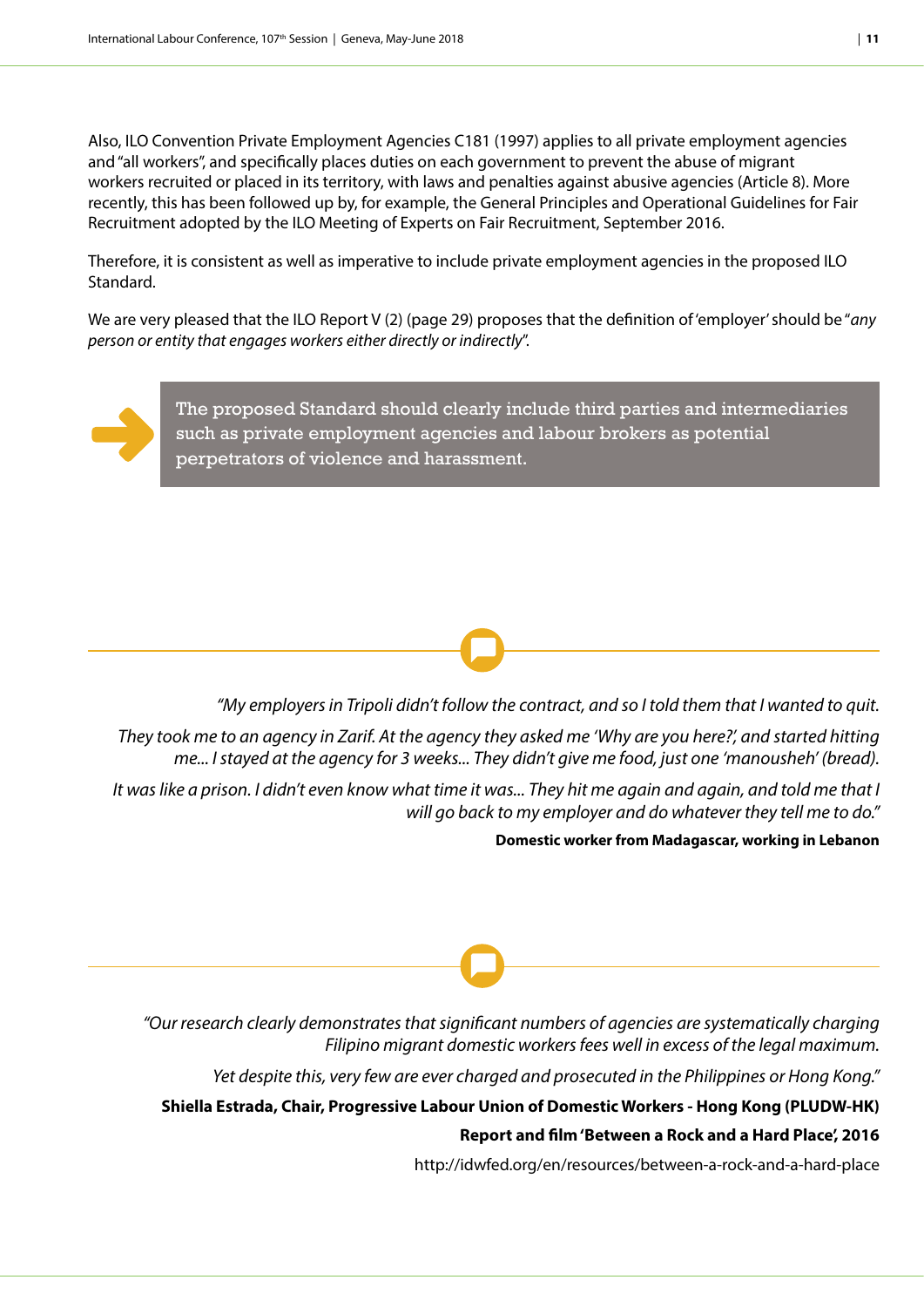### **3.6 A comprehensive prevention strategy**

#### <sup>l</sup> **Revision of national policies and laws to implement the proposed Standard**

Since the adoption of C189, we have seen great progress in respect for the rights and protection of domestic workers, with 25 ratifications of the Convention plus labour law reforms in an ever increasing number of countries. More of us have joined trade unions and are benefiting from Collective Bargaining Agreements.

Among the countries which now address violence against domestic workers in their laws are:

- **Brazil:** Domestic workers can terminate their contract if the employer physically abuses them or commits any form of domestic violence against any other person in the household under Brazilian Complementary Law No. 150 of 2015 on domestic workers. Brazil also has guidance on violence and harassment specifically towards domestic workers.
- **Indonesia**: Live-in domestic workers are considered as members of the household for which they work and are, as such, protected against physical, psychological, sexual and economic domestic violence under the Act of the Republic of Indonesia No. 23 of 2004 regarding the Elimination of Violence in the Household.
- <sup>l</sup> **Netherlands**: Regulation on Domestic Workers of 2007.
- <sup>l</sup> **Peru**: Supreme Decree No. 010-2003-MIMDES of 2003 concerning the Regulation of the Prevention and Punishment of Sexual Harassment Act No. 27942.
- <sup>l</sup> **Philippines**: Domestic Workers Act No. 10361 of 2012.

#### **ILO Report V (1), Paragraphs 270 and 271**

However, there are still governments which are resisting ratifying C189, and excluding us from the legal coverage of labour law regimes. This was found to be the case in no fewer than 20 of the 80 countries studied for the ILO Report V (1). Or elsewhere our rights are less than other workers.

So, for domestic workers, an essential part of the strategy to combat violence and harassment in the workplace is for every country to ratify and implement C189, ensuring that we are included in the definition of 'worker' in labour laws and regulations. Added to this, implementation of a strong Convention and Recommendation on violence and harassment in the world of work will give us far more protection.

We, as well as other vulnerable workers, must be specifically included in laws and policies on migration, gender equality, and occupational health and safety. These laws and policies must also be upgraded to ensure they combat violence and harassment in the workplace.

In the process of revising policies and laws, governments and trade unions should consult with domestic workers' organisations, as well as the organisations of other marginalised workers who are at most risk.

*"The employer (of a domestic worker) has a responsibility to anticipate accidents before they happen and, if they do happen, to repair the situation and indemnify the worker. This is established under Uruguayan law and also C121 (ILO Convention on Employment Injury Benefits)."*

**Walter Migliónico, Health and Safety Officer of the PIT-CNT union federation, Uruguay**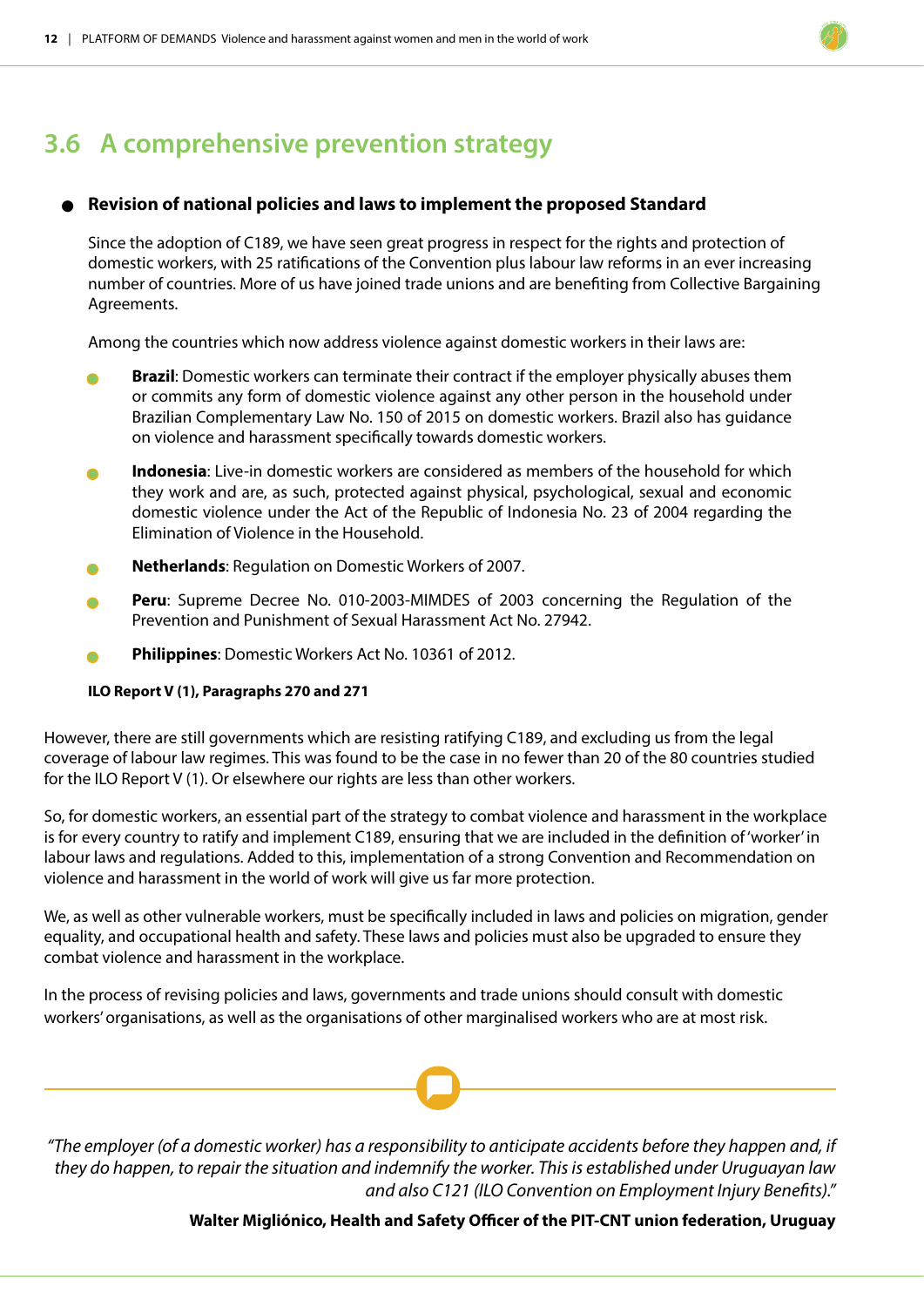#### <sup>l</sup> **Enforcement and monitoring mechanisms**

Even where domestic workers do have protection under law, this is often not backed up by sufficient measures to implement it. For example, the lack of access by labour inspectors to the private home as a workplace is one of the main contributing factors to violence and abuse against us. This is recognised in C189 (Article 17).

There are countries where enforcement and monitoring mechanisms do exist which help to provide protection, for example:

- <sup>l</sup> **Italy** has established preventative measures and does ensure that workers have protection from violence, according to the ILO Meeting of Experts Report, October 2016.
- <sup>l</sup> **Uruguay** has rights to inspection of private homes where health and safety problems are reported.

Domestic workers' organisations and other trade union bodies should be consulted in developing these mechanisms, particularly labour inspection of the private home, drawing on existing good practice.

#### <sup>l</sup> **Complaint and reporting mechanisms**

Such systems, which should include access to legal assistance, are very much needed and should be widely advertised, such as via social media. They must adequately protect victims, witnesses, and 'whistleblowers' who make complaints/reports, and they must be accessible and affordable. 24-hour hotlines are particularly important for live-in domestic workers to report cases of abuse.

#### <sup>l</sup> **Access to legal recourse**

In countries where domestic workers are still not recognised under law as 'workers', or in situations where a migrant domestic worker becomes 'undocumented', an abused worker may well have no right to take a case to court. This is a significant gap which must be filled in the Convention.

#### <sup>l</sup> **Sanctions and penalties for perpetrators**

As is included in C189 Article 17, perpetrators should receive appropriate and effective sanctions and penalties - disciplinary or criminal - proportional to the level of violence or harassment they have committed.

#### <sup>l</sup> **Dispute resolution mechanisms**

There are positive mediation practices where, for example, a household employer and their worker can be brought together in a safe location and assisted to discuss and find solutions to a situation of abuse. Practices which are based on a restorative process are more likely to reduce the likelihood of ongoing or future violence or harassment. Such mechanisms should be developed with the involvement of independent and representative trade unions, including domestic workers' organisations, and/or their support organisations.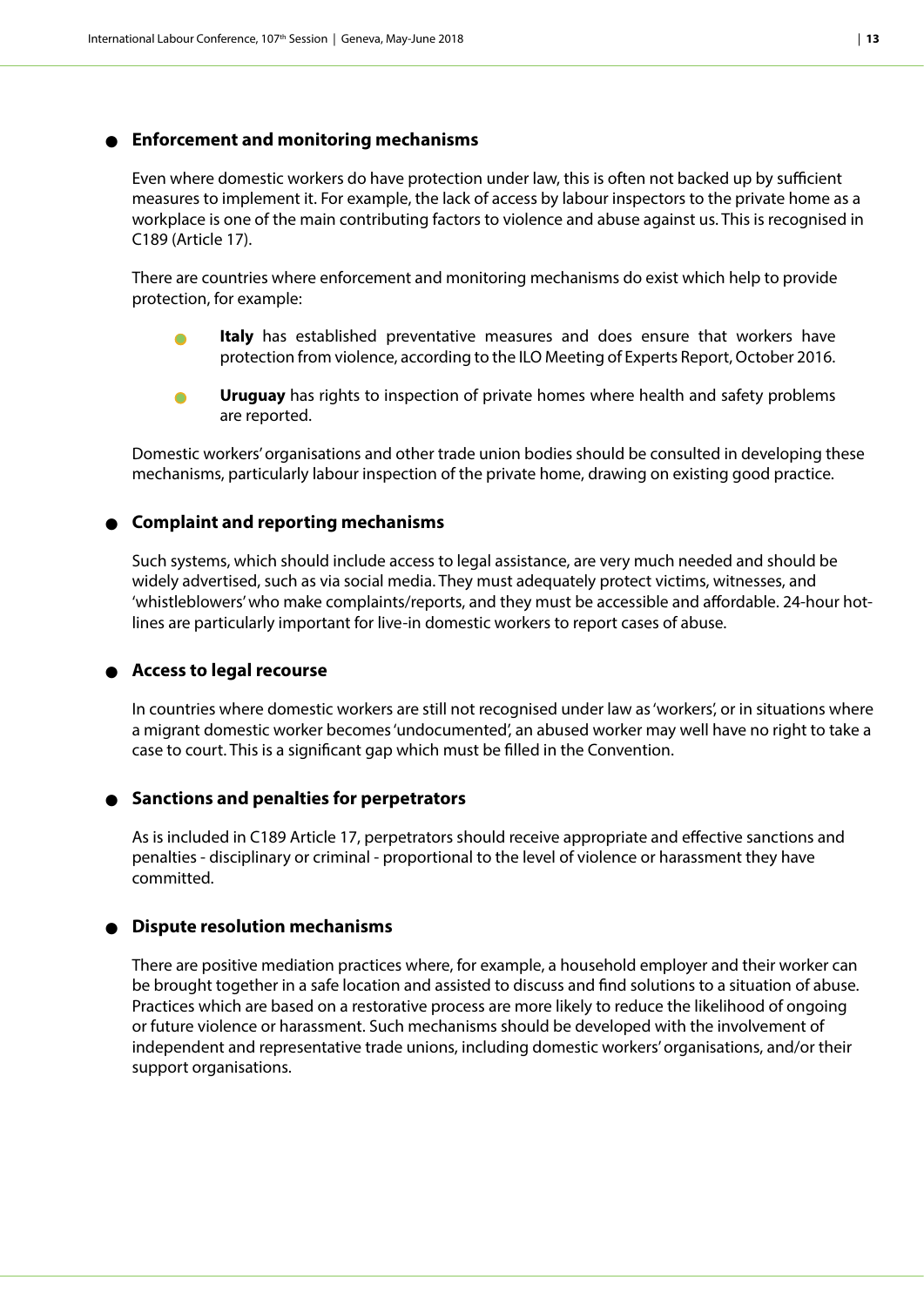#### <sup>l</sup> **Remedies and support for victims**

Recognising the physical and mental health consequences of violence and harassment at work, all workers - including undocumented migrant workers - should have access to both healthcare and also counseling. For live-in domestic workers fleeing abuse, there should be access to shelters/safe houses. Organisations already providing such support also themselves need more official recognition and support. Domestic workers should also be included in workers' compensation insurance schemes.

#### <sup>l</sup> **Special training of public and private officials/staff**

Labour/occupational health and safety (OHS) inspectors, police officers, judges and other court professionals, as well as human resources personnel, managers and supervisors in private enterprises, must receive training in how to recognise and deal effectively with violence and harassment, particularly that which is gender-based, and including in private households.

#### <sup>l</sup> **Internal policies and procedures**

All actors - governments, employers and trade unions - need to be proactive in finding ways to improve their policies and implementation, so that their commitment to combat violence and harassment in the workplace is on-going, not just one-off or occasional activities.

This means ensuring that actions against violence and harassment are included not only in their work on laws, policies, Collective Bargaining Agreements (CBAs), and so on, but also in their internal policies - and then ensuring that these policies are upheld.

For domestic workers, this also means including us in union activities such as education and OHS Committees.

#### <sup>l</sup> **Awareness-raising campaigns among the general public**

There is a great need for widespread public campaigning everywhere against violence and harassment, whether in the workplace or the home, and particularly against gender-based violence. For domestic workers, this is particularly important because our employers are the general public.

#### <sup>l</sup> **Education programmes among workers**

Many trade unions around the world are already active in educating their members on questions of violence and harassment in the workplace. However, more needs to be done, and especially to focus on gender-based violence, and to include marginalised workers who are at most risk such as domestic workers. Radio and social media have, for example, proved very useful techniques for reaching live-in domestic workers who are otherwise isolated.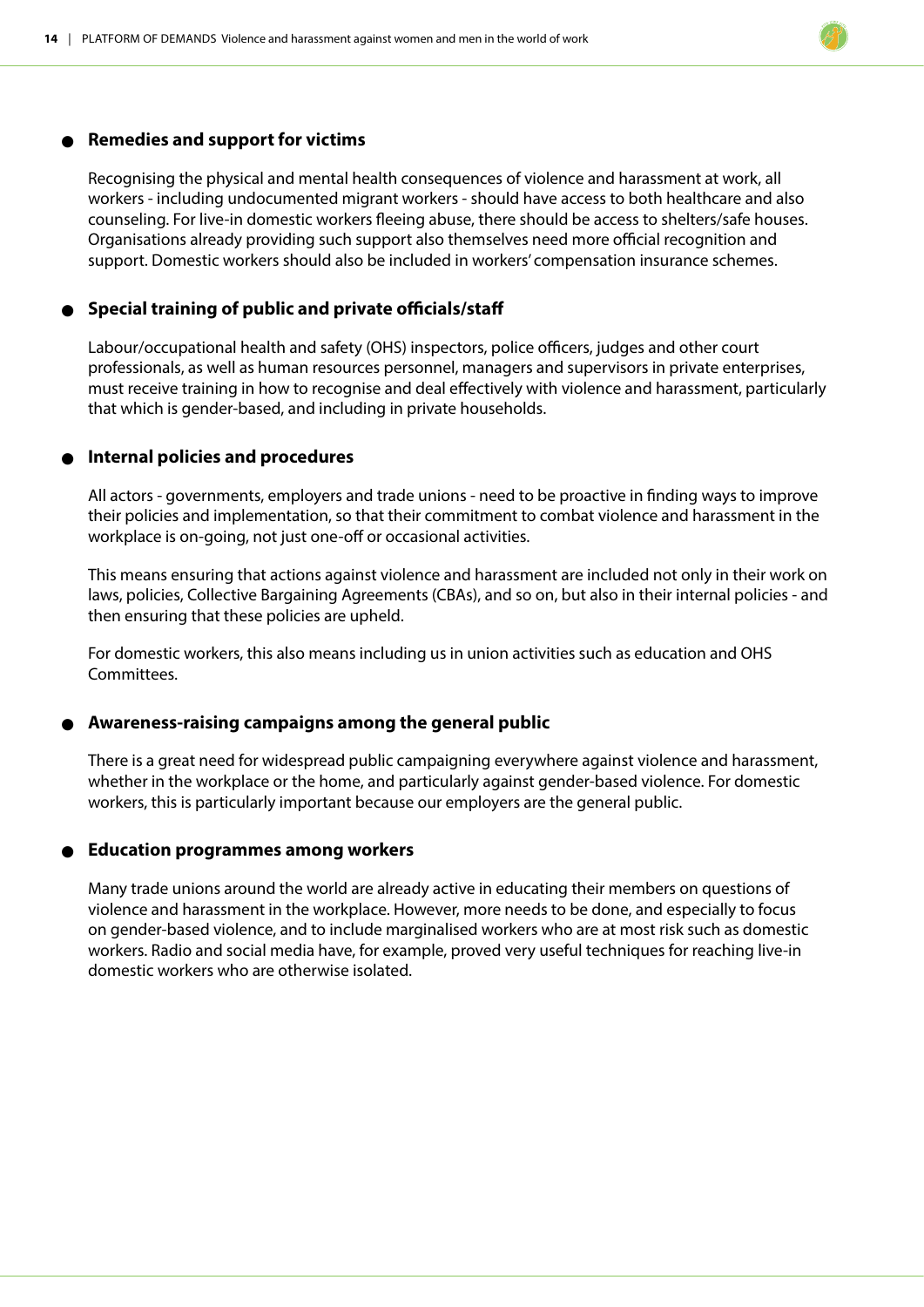#### <sup>l</sup> **Engagement with ethical employers**

There is an increasing number of initiatives around the world to encourage ethical recruitment and fair employment, particularly so as to combat modern slavery, including of domestic workers.

For example, since 2014, the ILO has been running a Fair Recruitment Initiative in collaboration with many partners such as the International Organisation for Migration (IOM), the International Trade Union Confederation (ITUC), and the International Employers' Organisation (IEO) to encourage fair recruitment practices globally. In December 2016 it published 'General Principles and Operational Guidelines for Fair Recruitment' and is running various projects. In Hong Kong, for example, the Fair Employment Agency is a pilot programme related to domestic workers in collaboration with HelperChoice.

Meanwhile, the ILO is also supporting the IDWF campaign 'My Fair Home' which promotes decent employment practices among those who employ domestic workers. It includes specific reference to combating violence and harassment.

*"I will actively ensure a work environment that is free from abuse, harassment and violence."*

#### **One of the 'My Fair Home' Pledges: www.idwfed.org/myfairhome**

In a few countries there are associations of private household employers who aim to encourage and operate on fair employment practices. For example, in the USA there is Hand in Hand, a domestic employers' network which in 2015 joined with the National Domestic Workers Alliance to launch the Fair Care pledge "to strengthen the family and caregiver community".

There are also private employment agencies which promote themselves as fair employers, such as the Fair Hiring Initiative (Philippines) and Housekeeping Co. (Emirates).

Where such initiatives are proved genuine in their policies and practice, they should be prioritised in negotiations and actions to combat violence and harassment in the world of work.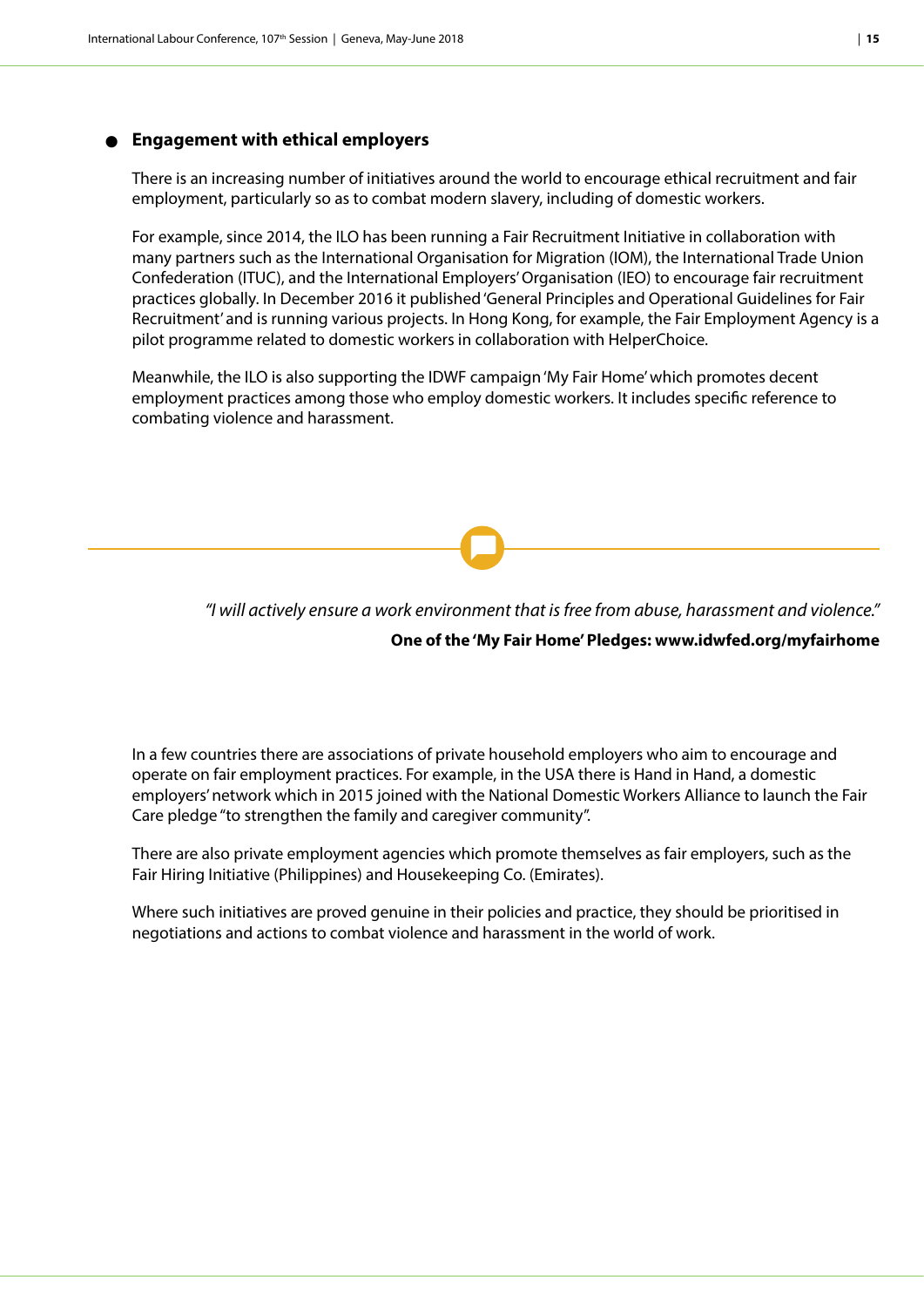

IDWF, 'Response to ILO Questionnaire on Ending Violence and Harassment against Women and Men in the World of Work', 2017.

IDWF, 'Report on IDWF Survey on Gender-Based Violence against Domestic Workers, Asia', January 2018

IDWF, 'Domestic Workers of the World Unite: Founding Congress Report', October 2013

EFFAT (European Federation of Food, Agriculture and Tourism Trade Unions), 'Domestic Workers in Europe: Getting Organised!', February 2015

ILO, 'Ending Violence and Harassment in the World of Work', Report V (1), May 2017

ILO, 'Ending Violence and Harassment in the World of Work', Report V (2), March 2018

ILO, 'Final Report: Tripartite Meeting of Experts on Violence against Women and Men in the World of Work', October 2016

ITUC, 'Domestic Workers Unite: A guide for building collective power to achieve rights and protections for domestic workers', 2016

ITUC, 'Campaign Toolkit: Stop Gender-Based Violence at Work - Support an ILO Convention', April 2018

WIEGO, 'Violence and Informal Work', Briefing Note, April 2018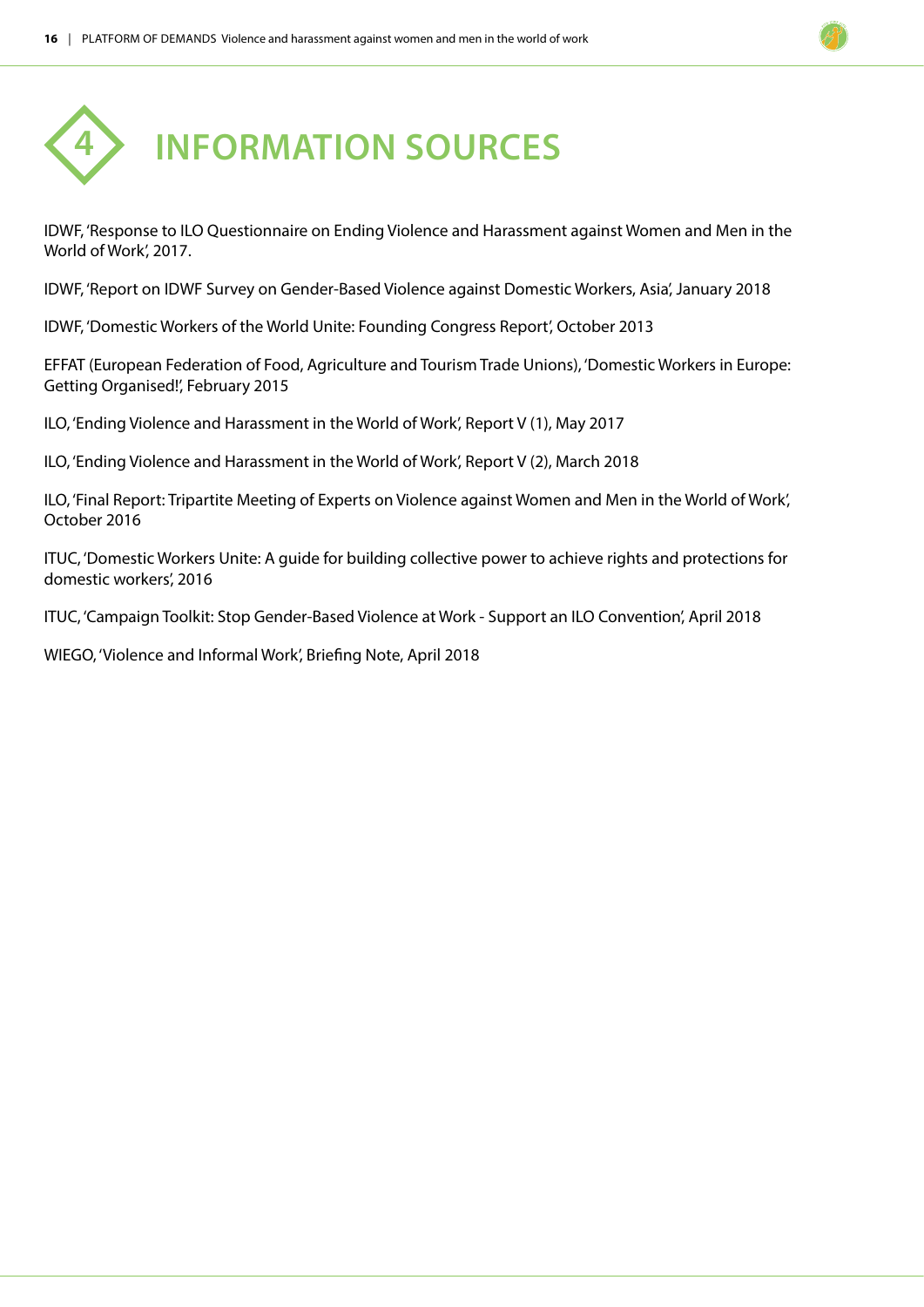



The **International Domestic Workers Federation (IDWF)** is a membership-based global organisation of domestic and household workers.

As of March 2018, the IDWF has 67 affiliates from 54 countries, representing over 600,000 domestic/household workers' members. Most are organised in trade unions, while others are in associations, networks and workers' cooperatives.

A domestic or household worker is any person engaged in domestic work within an employment relationship. We believe domestic work is work and all domestic and household workers deserve to enjoy the same rights as all other workers.

We were formally established in October 2013, out of the International Domestic Workers Network (IDWN). It was the activism and drive of the IDWN, supported by many others, which led to us win the ILO Domestic Workers Convention C189 in 2011, finally acknowledging that domestic/household workers everywhere have and are entitled to rights and respect. Since then we have continued to support them to strengthen their organisations, alliances and voice to fight for these rights to be upheld, by providing training, advice, research, advocacy, and more.

We are building a strong, democratic and united domestic/household workers' global organisation to protect and advance domestic workers' rights everywhere.